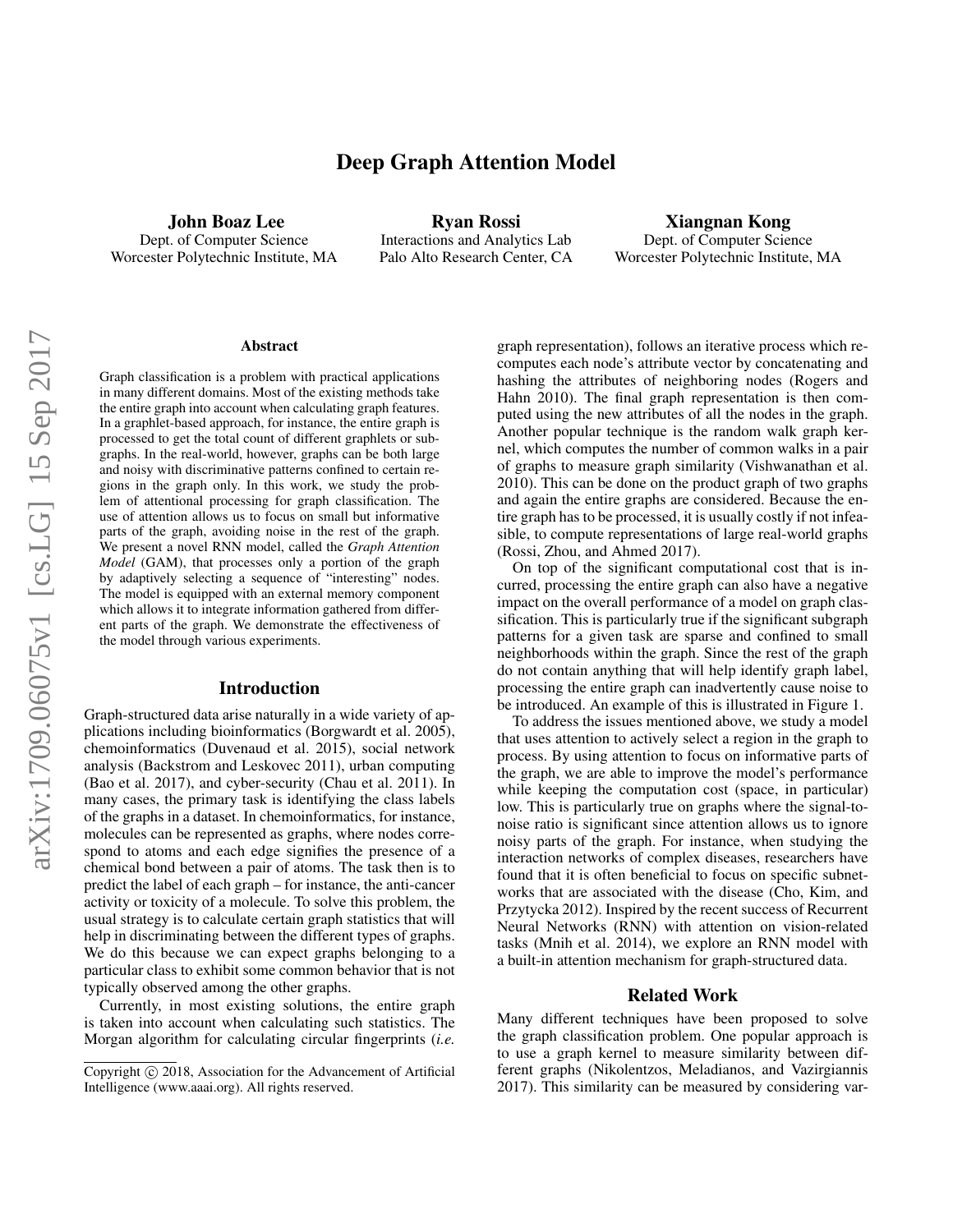

Figure 1: (a) When processing an entire graph to get the count of various subgraph patterns, we are often limited to counting relatively simple patterns since the total number of patterns can grow exponentially with the size of the patterns (Rossi, Zhou, and Ahmed 2017). Given a large and noisy graph with relatively complex patterns, this approach fails. (b) Attention can be used to allow us to focus on informative parts of the graph only, helping to uncover the more complex and useful patterns. This allows us to compute graph representations that can better discriminate between positive and negative samples.

ious structural properties like the shortest paths between nodes (Borgwardt and Kriegel 2005), the occurrence of certain graphlets or subgraphs (Shervashidze et al. 2009), and even the structure of the graph at different scales (Kondor and Pan 2016). Recently, several new methods, which generalize over previous approaches, have been introduced. These methods use a deep learning framework to learn datadriven representations (Yanardag and Vishwanathan 2015; Duvenaud et al. 2015). One thing that is common among all these approaches is that the entire graph is processed to compute the final representation. In contrast, the model we study only processes a portion of the graph and attention is used to determine parts of the graph to focus on.

Deep learning frameworks equipped with attentional processing have been shown to perform well in a variety of tasks. In (Luong, Pham, and Manning 2015), attention was used to allow the model to attend to a subset of the source words in the language translation task. Meanwhile, (Xu et al. 2015) used attention to help a model fix its gaze on salient objects for image captioning and (Mnih et al. 2014) applied attention to the image classification task. (Chen et al. 2015), on the other hand, used attention to guide a CNN to focus on relevant objects for the visual question answering task. Although attentional processing has been applied successfully to many problems, most of the existing work lie in the computer vision or natural language processing domains. Recently, a model was introduced that explores attentional processing on medical ontology graphs (Choi et al. 2017). However, our work is significantly different from the latter as the model in (Choi et al. 2017) is specifically designed for medical ontologies and work on directed acyclic graphs (DAG) while we explore an attention mechanism on general attributed graphs. To the best of our knowledge, this is the first work that explores attention on general graph-structured data.

Finally, we also experiment with an architecture that has a simple external memory to allow multiple agents to integrate information from various parts of the graph. In a sense, this is conceptually similar to the memory networks

of (Sukhbaatar et al. 2015; Prakash et al. 2017).

## Graph Attention Model

To simplify the discussion, we begin by describing a basic attention model. In subsequent discussion, we introduce a variant with more refined attention and external memory.

Although the proposed framework is general and can be adopted for a variety of tasks, we choose to frame the discussion in the context of graph classification on attributed graphs. More formally, given a set of attributed graphs  $\mathcal{D} = \{(\mathcal{G}_1, \ell_1),(\mathcal{G}_2, \ell_2), \cdots, (\mathcal{G}_n, \ell_n)\}\$ , the goal is to learn a function  $f : \mathbb{G} \to \mathcal{L}$ , where  $\mathbb{G}$  is the input space of graphs and  $\mathcal L$  is the set of graph labels. Here each graph  $\mathcal{G}_i = (\mathbf{A}_{\mathcal{G}_i}, \mathbf{D}_{\mathcal{G}_i})$  is comprised of an adjacency matrix  $\mathbf{A}_{\mathcal{G}_i} \in \mathbb{N}^{\tilde{N}_i \times N_i}$  and an attribute matrix  $\mathbf{D}_{\mathcal{G}_i} \in \mathbb{R}^{N_i \times D}$ , where  $N_i$  is the number of nodes in graph i and D is the number of attributes. Each graph also has a corresponding label  $\ell_{\mathcal{G}_i}$ .

In this work, we formulate the problem of applying attention on graph-structured data as a decision process of a goal-directed agent traversing along an input attributed graph. The agent starts at a random node on the graph and, at each time step, moves to a neighboring node. The information available to the agent is limited to the node it chooses to explore. Since global information about the graph is unavailable, the agent needs to integrate information over time to help it determine the parts of the graph to explore further. The ultimate goal of the agent is to collect enough information that will allow it to make a correct prediction on the label of the graph.

The agent will only explore a small portion of the graph with the attention mechanism guiding it in its exploration. If the graph is large, we can also initialize multiple agents at different nodes in the graph and run them in parallel. Deploying multiple agents can help improve the performance of the model since each agent can explore a different part of the graph with attention helping to steer each agent's exploration along the local neighborhood. This allows us to use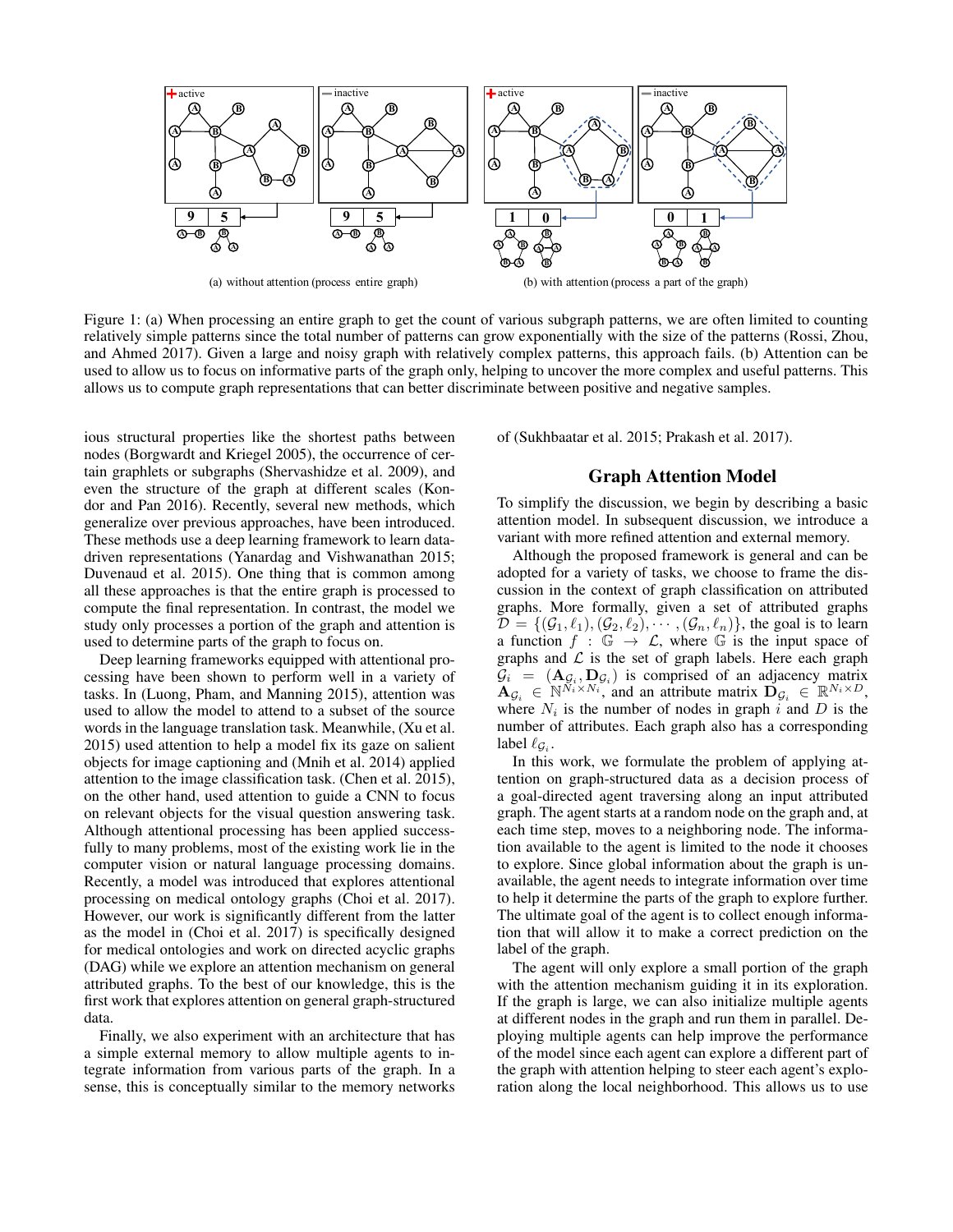

Figure 2: (a) Step network: Given a labeled graph G (composed of the adjacency matrix  $A_G$ , and the attribute matrix  $D_G$ ), a current node  $c_{t-1}$ , and a stochastic rank vector  $r_{t-1}$ , the step module takes a step from the current node  $c_{t-1}$  to one of its neighbors  $c_t$ , prioritizing those whose type (*i.e.*, node label) have higher rank in  $\mathbf{r}_{t-1}$ . The attribute vector of  $c_t$ ,  $\mathbf{d}_{c_t}$ , is extracted and mapped to a hidden space using the linear layer parameterized by  $\theta_s^2$ . Similarly,  $r_{t-1}$  is mapped using another linear layer parameterized by  $\theta_s^1$ . Information from these two sources are then combined using a linear layer parameterized by  $\theta_s^3$  to produce  $s_t$ , or the step embedding vector which represents information captured from the current step we took. (b) GAM architecture: We use an RNN as the core component of the model; in particular, we use the Long Short-Term Memory (LSTM) variant (Gers, Schmidhuber, and Cummins 1999). At each time step, the core network  $f_h(.; \theta_h)$  takes the step embedding  $s_t$  and the internal representation of the model's history from the previous step  $h_{t-1}$  as input, and produces the new history vector  $h_t$ . The history vector  $h_t$  can be thought of as a representation or summary of the information we've aggregated from our exploration of the graph thus far. The rank network  $f_r(.;\theta_r)$  uses this to decide which types of nodes are more "interesting" and should thus be prioritized in future exploration. Likewise, the classification network  $f_c(\cdot;\theta_c)$  uses  $\mathbf{h}_t$  to make a prediction on the graph label.

the model on large graphs that may be difficult or impossible to load into memory.

#### Proposed Model

Our proposed model has an RNN at its core, as shown in Figure 2. At each time step, the core network processes new information from the step that was just taken and integrates this into its internal representation together with information retained from previous steps. It uses this information to predict the label of the input graph and to decide which areas of the graph to prioritize for further exploration in the next time step.

Step module: At each time step, the step module considers the one-hop neighborhood of the current node  $c_{t-1}$ and picks a neighbor  $c_t$  to take a step towards. The step module is biased towards picking neighbors whose types or labels have higher rankings in the rank vector  $r_{t-1}$ . The attribute vector of the chosen node is then extracted and fed together with  $\mathbf{r}_{t-1}$  to produce the step representation  $\mathbf{s}_t = f_s(\mathbf{d}_{c_t}, \mathbf{r}_{t-1}; \theta_s)$  (see Figure 2a). The step representation  $s_t$  is the new information available to the core LSTM network at each time step. The step algorithm is summarized in Algorithm 1.

Node type: The way we label or assign types to nodes allows us to bias the exploration towards certain nodes at different stages of the exploration. Depending on the application, the node type can be a simple discrete value (*e.g.*, type of atom in a molecular graph) or it can be something more elaborate like a category derived from log-binning several attributes that capture the local structure of the node. We give a simple example of the latter case. Suppose the agent wants to visit one of two Carbon nodes adjacent to it, it cannot differentiate between the nodes under the first node typing strategy. In the second method, the node type may be calculated based on the statistics encoded in the  $k$ -hop neighborhood of each node and this allows us to differentiate between the two Carbon nodes. Using more complex node typing strategies may, however, increase the number of node types substantially and one may have to look into reinforcement learning strategies that work well when the discrete action space is large (Dulac-Arnold et al. 2015).

History: The core LSTM network maintains a history vector which is a summary of all the information obtained by the agent in its exploration of the graph thus far. At each time step, as new information becomes available in the form of  $s_t$  from the step we just took, the history vector is updated via  $\mathbf{h}_t = f_h(\mathbf{s}_t, \mathbf{h}_{t-1}; \theta_h)$ . This allows the core network to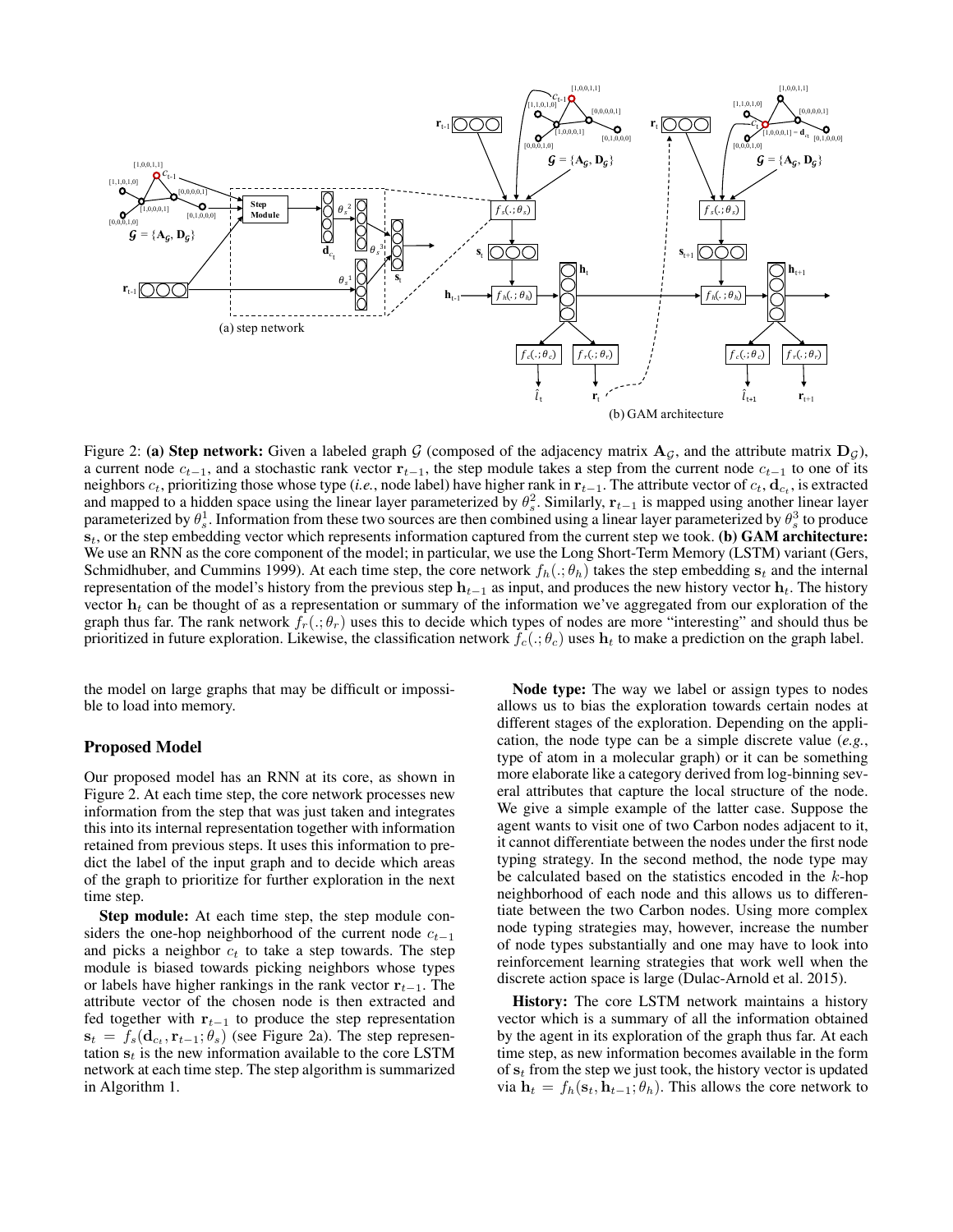| 1: procedure $\text{STEP}(\mathbf{r}_{t-1} \in \mathbb{R}^R, \mathbf{A} \in \mathbb{N}^{N \times N}, \mathbf{D} \in$      |  |  |  |  |  |  |  |  |  |
|---------------------------------------------------------------------------------------------------------------------------|--|--|--|--|--|--|--|--|--|
| $\mathbb{R}^{N \times D}$ , $c_{t-1}$ )                                                                                   |  |  |  |  |  |  |  |  |  |
| 2: $\mathbf{a} \leftarrow \mathbf{A}[c_{t-1},:]$                                                                          |  |  |  |  |  |  |  |  |  |
| 3: $\mathbf{T} \leftarrow \tau(\mathbf{D}) \longrightarrow \mathbf{T} \in \mathbb{R}^{N \times R}$ is a matrix of one-hot |  |  |  |  |  |  |  |  |  |
| row vectors indicating node types; we assume that type                                                                    |  |  |  |  |  |  |  |  |  |
| can be derived from node attributes.                                                                                      |  |  |  |  |  |  |  |  |  |
| $\mathbf{p} \leftarrow (\mathbf{T} \, \mathbf{r}_{t-1})^\top$<br>4:                                                       |  |  |  |  |  |  |  |  |  |
| 5:<br>$\mathbf{p} \leftarrow \mathbf{p} \odot \mathbf{a}$                                                                 |  |  |  |  |  |  |  |  |  |
| 6: $d \leftarrow \sum_i p_i$                                                                                              |  |  |  |  |  |  |  |  |  |
| 7: $\mathbf{p} \leftarrow \mathbf{p} \odot \frac{1}{d}$                                                                   |  |  |  |  |  |  |  |  |  |
| $c_t \sim$ Multinomial( $\pi = \mathbf{p}$ ) $\Rightarrow$ Sample a neighbor<br>8:                                        |  |  |  |  |  |  |  |  |  |
| from multinomial distribution parameterized by p.                                                                         |  |  |  |  |  |  |  |  |  |
| <b>return</b> $D[c_t, :], c_t$<br>9:                                                                                      |  |  |  |  |  |  |  |  |  |
| 10: end procedure                                                                                                         |  |  |  |  |  |  |  |  |  |

Algorithm 1: Procedure to pick a neighbor to move to. The algorithm is biased towards picking neighbors whose types have higher ranks in  $\mathbf{r}_{t-1}$ . Here,  $\odot$  represents element-wise multiplication and  $\triangleright$  denotes the start of a comment.

integrate information over time.

We use an LSTM in our architecture as it is superior to simple RNNs in capturing long-range dependencies. Even though LSTMs have a more sophisticated memory model when compared to simple RNNs, it has been shown that they still have trouble remembering information that was inputted too far in the past (Weston, Chopra, and Bordes 2014). Because of this, on large graphs, it may be better to deploy multiple agents with each agent exploring a relatively small neighborhood rather than having one agent traverse the graph for a long period. To integrate information, we can augment the architecture with a shared external memory (Sukhbaatar et al. 2015). Additionally, a network conditioned on the current history vector can be trained to allow the model to selectively save information to memory. This will allow the model to store information that is useful for graph classification (*e.g.*, discriminative subgraphs).

Actions: Given the new history vector that captures what the agent has seen so far, the agent performs two actions at each time step. First, it predicts the label of the input graph  $\hat{l}_t$  = arg max  $P(y = i|f_c(\mathbf{h}_t; \theta_c))$  from the softmax output of the classification network conditioned on  $h_t$ . Second, it uses the rank network to generate the rank vector  $\mathbf{r}_t = f_r(\mathbf{h}_t; \theta_r)$  that will help "steer" exploration in the next step by ranking the importance of different types of nodes.

Primarily, the rank vector's job is to encode the importance of different types of nodes. However, we can augment it to include additional actions such as one for deciding when to stop further exploration if the agent is confident it has enough information to classify the graph correctly. Another possible action is the one that allows the model to transfer its current internal information to a memory component.

Reward: In the typical reinforcement learning setting, the agent receives new information  $x_{t+1}$  from the environment and a reward signal  $r_{t+1}$  after taking an action at each time step  $t$ . The goal of the agent is to maximize the reward it receives which is usually quite sparse and delayed:

 $R = \sum_{t=1}^{T} r_t$ . In our setting,  $\mathbf{x}_{t+1} = \mathbf{d}_{c_{t+1}}$  and the reward is given only at the end, where  $r_T = 1$  if the model classified the graph correctly and  $r_T = -1$  otherwise. Hence  $R = r_T$ .

Under this formulation, we have what can be considered a Partially Observable Markov Decision Process (POMDP). In this setting, we only obtain partial information about the graph or our environment through our interactions with it at each time step. As in (Mnih et al. 2014), our goal is to learn a policy  $\pi((\mathbf{r}_t, \hat{l}_t|s_{1:t}; \theta))$  with parameters  $\theta$  that maps the sequence of our past interactions with the environment  $s_{1:t} = \mathbf{x}_1, \mathbf{r}_1, \hat{l}_1, \cdots, \mathbf{x}_{t-1}, \mathbf{r}_{t-1}, \hat{l}_{t-1}, \mathbf{x}_t$  to a distribution over actions for the current time step  $t$ . In other words, given the history of past interactions as summarized in the history vector  $h_t$ , the classification network  $f_c(.;\theta_c)$  and the rank network  $f_r(.;\theta_r)$  – or our policy networks – learn to generate actions that maximize reward.

## **Training**

Together, the core LSTM network, the step network, and the rank network work in conjunction with each other to form the policy of the agent. We learn the parameters  $\theta =$  $\{\theta_h, \theta_s, \theta_r\}$  of these networks to maximize the total reward the agent can expect to obtain. Since each specific policy for the agent induces a distribution over the possible interaction sequences  $s_{1:T}$ , we want to train our policy to maximize the reward under the generated distribution:  $J(\theta) = \mathbb{E}_{P(s_{1:T};\theta)}[R].$ 

It is a non-trivial task to maximize  $J$  exactly as we are dealing with a very large, and possibly infinite, number of possible interaction sequences. However, since we frame the problem as a POMDP, we are able to obtain a sample approximation of the gradient of J by using the technique introduced by (Williams 1992) as shown in (Mnih et al. 2014). This is given by

$$
\nabla_{\theta} J \approx \frac{1}{M} \sum_{i=1}^{M} \sum_{t=1}^{T-1} \nabla_{\theta} \log \pi(\mathbf{r}_t^i [\tau(c_{t+1}^i)] | s_{1:t}^i; \theta) \gamma^{T-t} R^i
$$
\n(1)

where the  $s^i$ 's are the interaction sequences from running the agent under the current policy for  $i = 1, \dots, M$  episodes,  $\gamma \in (0, 1]$  is a discount factor that allows us to attribute more significance to actions performed closer to time  $T$  or when the prediction was made, and  $\tau(c_{t+1}^i)$  is a function that maps a node to its type. The intuition behind equation 1, which is also known as the REINFORCE rule, is as follows. We run the agent with the current policy to obtain samples of interaction sequences. The parameters  $\theta$  are then adjusted to increase the log-probability or rank of the type of nodes that were frequently selected during episodes that resulted in a correct prediction. Training the policy this way allows us to increase the chance that the agent will choose to take a step towards a particular type of node the next time it finds itself in a similar state. To compute  $\nabla_{\theta} \log \pi(\mathbf{r}_t^i[\tau(c_{t+1}^i)] | s_{1:t}^i; \theta),$ we simply compute the gradient of our network at each time step, this can be done using standard backpropagation (Wierstra et al. 2007). Note that we only adjust the logprobabilities for  $t = 1, \dots, T - 1$  since the rank vector  $\mathbf{r}_t$ in the last step is no longer used.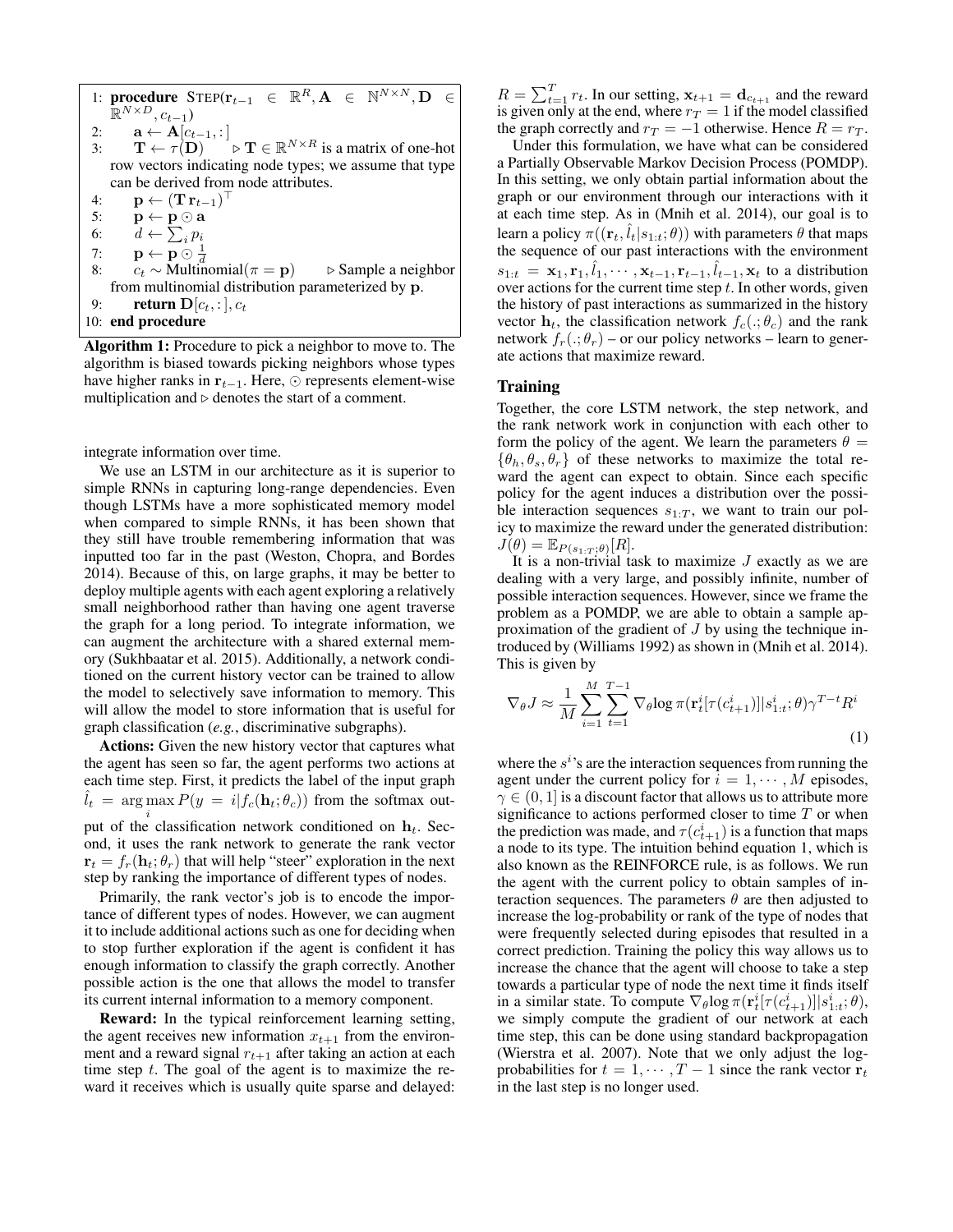Since the gradient estimate in Equation 1 may exhibit high variance, one may choose to estimate  $\nabla_{\theta} J$  via

$$
\frac{1}{M} \sum_{i=1}^{M} \sum_{t=1}^{T-1} \nabla_{\theta} \log \pi(\mathbf{r}_t^i [\tau(c_{t+1}^i)] | s_{1:t}^i; \theta) (\gamma^{T-t} R^i - b_t^i)
$$
\n(2)

instead. This provides us with an estimate that is equal in expectation to the original formulation but with possibly lower variance (Mnih et al. 2014). Here  $b_t^i = f_b(s_{1:t}^i; \theta_b) =$  $f_b(h_t^i; \theta_b)$  captures the cumulative reward we can expect to receive for a state  $h_t^i$ . The term  $(\gamma^{T-t}R^i - b_t^i)$ , or the advantage of choosing an action, allows us to increase the logprobability of actions that resulted in a much larger expected cumulative reward and to decrease the log-probability of actions that resulted in the reverse. We can train the parameter  $\theta_b$  of  $f_b$  by reducing the mean squared error of  $R^i - b_t^i$ .

Finally, we use cross entropy loss to train the classification network  $f_c(.;\theta_c)$  by maximizing  $\log \pi(l_T | s_{1:T}; \theta_c)$ , where  $l_T$  is the true label of the input graph G. As in (Mnih et al. 2014), we use this hybrid loss formulation where the rank network  $f_r$  is trained at each time step using REINFORCE and the classification network  $f_c$  and the baseline network  $f_b$  are trained using the classical approach from supervised learning.

#### Space Complexity

Let  $\triangle$ <sub>G</sub> be the max node degree for graph G and D be the dimension of the node attribute vector. Since the agent only moves to one of the current node's neighbors at each time step, we only need to store a  $\triangle$ <sub>G</sub>  $\times$  D matrix containing the attributes of neighboring nodes at any given time. After taking a step to a new node, the attribute matrix for the new set of neighbors can be fetched from disk. Ignoring the space needed to store  $r, s, h, c$ , and the parameters of our model, which are constant and negligible, our model has a space complexity of  $\mathcal{O}(\triangle_G D)$  which is quite small in practice.

#### Initialization

For each new instance, we initialize the start vertex  $c_0$  by selecting a random node in the input graph and the rank vector  $r_0$  is initialized to the uniform distribution.

#### Attention with Memory

When predicting the label of an input graph, one may choose to average the softmax output of several runs by initializing multiple agents at different starting locations in the graph. In this case, we can view each agent as one classifier in an ensemble where we predict by voting. While averaging the predictions of several agents can certainly improve classification performance, our model is still at a disadvantage against methods that integrate information from the entire graph. This is because each agent makes a prediction independently, using only the information it gathered from a local area within the graph.

To remedy this, we introduce a variant of our model with a shared external memory component that can store information from multiple agents. In this architecture, each agent



Figure 3: Rank values, over time, in the generated rank vector  $r_1$  when the rank network is given  $h_1$  encoding information from an initial step onto node B. Higher rank value signifies more importance.

i for  $i = 1, \dots, n$  stores information in a local memory component  $\mathbf{p}_i$ , these are then combined to form the shared memory m that the classification network uses to make a single prediction. In the simplest case,  $\mathbf{p}_i = \mathbf{h}_T^i$ , which means we use the final history vector as each agent's local memory. However, not all parts of an agent's walk through the graph may yield equally important information. To allow the model to retain only information useful to the task we set  $\mathbf{p}_i = \sum_{j=1}^T u_j^i \mathbf{h}_j^i$ , where the  $u_j^i$ 's are the softmaxed output of  $f_u(h_j^i; \theta_u)$  which decides how useful a particular "piece of memory" is. In other words, we do weighted pooling to obtain our local memory. This can be viewed as another form of attention. Finally, to integrate information from multiple agents, we simply set  $\mathbf{m} = \frac{1}{n} \sum_{i=1}^{n} \mathbf{p}_i$ . This modification allows us to integrate information from various regions in the graph and is especially helpful if the graph is large and we only take a small number of steps T. Note that each agent's exploration is still guided by the attention mechanism proposed earlier.

Various modifications can be made to this architecture. For instance, we can choose to condition the output of the rank network on the local memory or even the shared external memory. Additional actions can also be introduced to allow the model to modify or rewrite the shared memory. In this work, however, we choose to test on the simplest version to demonstrate its efficacy. Due to space limitations, we do not show a diagram of the model with memory and instead include it as supplemental material.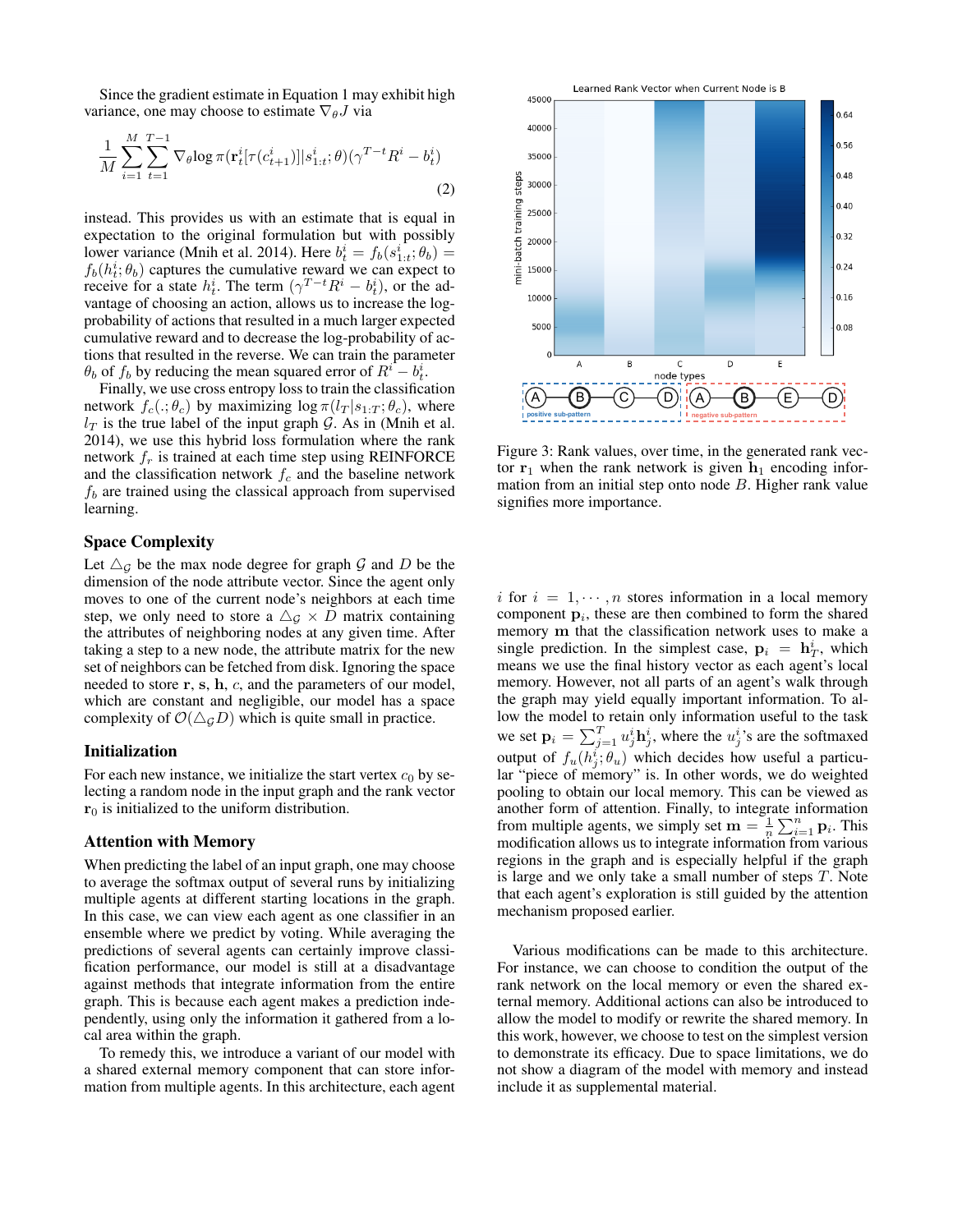Table 1: Summary of experimental results: "average accuracy  $\pm$  SD (rank)". The "ave. rank" column shows the average rank of each method. The lower the average rank, the better the overall performance of the method.

| method     | dataset              |                      |                      |                      |                      |      |  |  |  |  |
|------------|----------------------|----------------------|----------------------|----------------------|----------------------|------|--|--|--|--|
|            | <b>HIV</b>           | $NCI-1$              | $NCI-33$             | <b>NCI-83</b>        | <b>NCI-123</b>       | rank |  |  |  |  |
| Agg-Attr   | $69.58 \pm 0.03$ (4) | $64.79 \pm 0.04$ (4) | $61.25 \pm 0.03$ (6) | $58.75 \pm 0.05$ (6) | $60.00 \pm 0.02$ (6) | 5.2  |  |  |  |  |
| $Agg-WL$   | $69.37 \pm 0.03(6)$  | $62.71 \pm 0.04$ (6) | $67.08 \pm 0.04(5)$  | $60.62 \pm 0.02$ (4) | $62.08 \pm 0.03(5)$  | 5.2  |  |  |  |  |
| Kernel-SP  | $69.58 \pm 0.04$ (4) | $65.83 \pm 0.05$ (3) | $71.46 \pm 0.03$ (1) | $60.42 \pm 0.04(5)$  | $62.92 \pm 0.07(4)$  | 3.4  |  |  |  |  |
| Kernel-Gr  | $71.88 \pm 0.05$ (3) | $67.71 \pm 0.06$ (1) | $69.17 \pm 0.03$ (3) | $66.04 \pm 0.03$ (3) | $65.21 \pm 0.05$ (2) | 2.4  |  |  |  |  |
| <b>GAM</b> | $74.79 \pm 0.02$ (2) | $64.17 \pm 0.05$ (5) | $67.29 \pm 0.02$ (4) | $67.71 \pm 0.03$ (2) | $64.79 \pm 0.02$ (3) | 3.2  |  |  |  |  |
| GAM-mem    | $78.54 \pm 0.04(1)$  | $67.71 \pm 0.04$ (1) | $69.58 \pm 0.02$ (2) | $70.42 \pm 0.03$ (1) | $67.08 \pm 0.03$ (1) | 1.2  |  |  |  |  |

## Experiments

## Motivating Example

Before we consider the details of our main experimental setup, we introduce a simple motivating example that shows how attention can be used to guide an agent towards more relevant regions in the graph. For this toy example, we generated a small dataset of random graphs. We embedded several patterns or subgraphs in the generated graphs, two of which were the 3-paths  $\overline{A} - B - C - D$ , and  $A - B - E - D$ . The former pattern was embedded primarily onto positive samples while the latter was included in negative samples. In Figure 3, we show the output of the rank network, over time, when it is given the history vector  $h_1$  capturing the initial step onto the node of type  $B$ . It is interesting to note that, initially, the rank network assigns more or less equal importance to the five types of nodes. However, after some time, it learns to prioritize the nodes of types  $C$ , and  $E$ . This guarantees that the agent will prioritize exploration in the right direction, giving the model enough information to classify the graphs correctly in a small number of steps.

## Experimental Setup

Data We evaluated our proposed method on the binary classification task using five molecular graph datasets: HIV, NCI-1, NCI-33, NCI-83, and NCI-123. Since the molecular structures in the datasets were encoded using the SMILES format (Weininger 1988), we used the RDKit<sup>1</sup> package to convert each string into its corresponding graph. We used the same package to extract the following information for each node (*i*.e. atom) to use as node attributes: atom element, node degree, total number of attached hydrogens, the implicit valence, and atom aromaticity. Atom element was used to label or assign types to the nodes. The graph class labels indicate the anti-cancer property (active or negative) of each molecule. The datasets are all highly imbalanced with far more negative samples than positive ones. Like previous work (Kong, Fang, and Yu 2011; Yanardag and Vishwanathan 2015), we balanced the datasets. All experiments are conducted on balanced subsets containing 500 randomly selected graphs.

Compared Methods In order to demonstrate the effectiveness of our proposed approach, we compare it against

several baseline methods, all of which utilize the entire graph for feature extraction. To the best of our knowledge, this is the first work on attention with graphs so we compare against baselines that observe the entire graph which puts our model (GAM) at a disadvantage since it only has partial observability. The compared methods are summarized below.

- Agg-Attr: Given an attributed graph, one simple way to construct a feature vector is to get the component-wise average of the attribute vectors of all the nodes in the graph.
- Agg-WL: The first approach captures information from node attributes. However, it completely ignores the graph's structural information. The second method uses the Weisfeiler-Lehman (WL) algorithm (Shervashidze et al. 2011) to calculate new node attributes that capture the local neighborhood of each node. The algorithm works by iteratively assigning a new attribute to each node by computing a hash of the attributes of neighboring nodes. We simply average the new attributes after running the WL algorithm to use as feature vector used for prediction.
- Kernel-SP: As in (Yanardag and Vishwanathan 2015), we compare against the shortest path (SP) kernel which measures the similarity of a pair of graphs by comparing the distance of the shortest paths between nodes in the graphs. Since we use attributed graphs, we label the nodes in the graph by concatenating the categorical attributes.
- Kernel-Gr: As in (Yanardag and Vishwanathan 2015), we also compare against the graphlet kernel which measures graph similarity by counting the number of different graphlets. Here, we evaluate against the 3-graphlet kernel and nodes are labeled in the same way as above.
- GAM: Our proposed approach which uses attention to steer the walk of an agent on an input graph.
- GAM-mem: Proposed approach with external memory.

We used a logistic regression (LR) classifier with the first two baselines. To reduce overfitting, we applied  $\ell_1$  and  $\ell_2$ regularization and used a grid search over  $\{0.01, 0.1, 1.0\}$  to select the ideal regularization penalty. Furthermore, we also did a grid search over the number of iterations for the WL algorithm, we tested over  $\{2, 3, 4\}$ . For a fair comparison, we limited the classification network for both our methods to a single softmax layer to make it equivalent to LR. We also limited the number of hidden layers in all other networks of our model to a single layer, whenever possible. For the

<sup>1</sup> http://www.rdkit.org/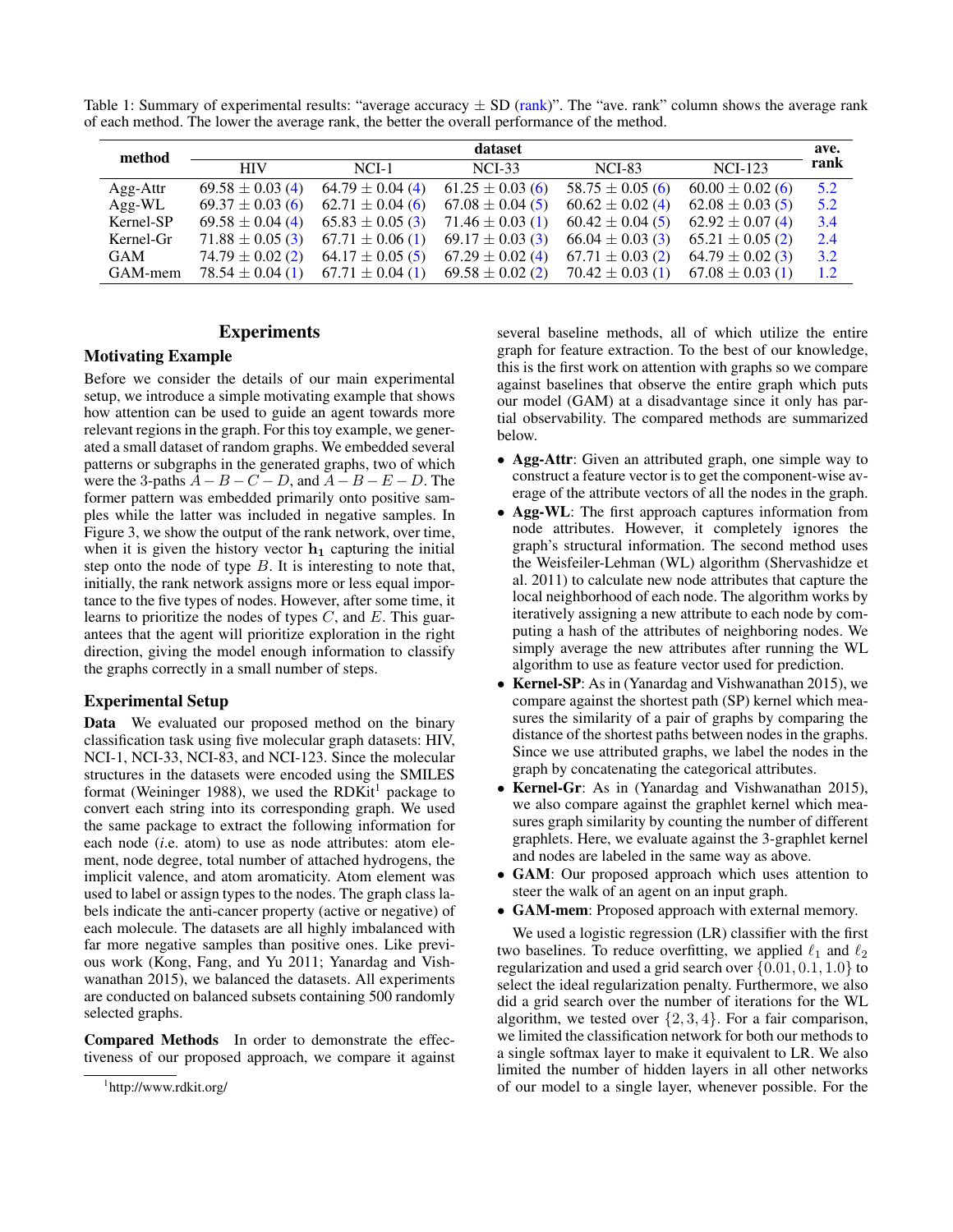Table 2: Performance of the baselines when we restrict their setting to that of GAM where they are given 20 randomly selected partial snapshots of each graph and have to predict by voting. The column "full" indicates the performance when the entire graph is seen and "partial" shows the performance when only parts of the graph is seen. "Diff." is the difference in performance, a ↓ means that performance deteriorated when only partial information is available and ↑ shows increase in performance.

|               | dataset                  |         |                          |                          |          |                          |               |         |                        |                          |         |                          |       |         |                          |
|---------------|--------------------------|---------|--------------------------|--------------------------|----------|--------------------------|---------------|---------|------------------------|--------------------------|---------|--------------------------|-------|---------|--------------------------|
| method<br>HIV |                          |         | $NCI-1$                  |                          | $NCI-33$ |                          | <b>NCI-83</b> |         |                        | $NCI-123$                |         |                          |       |         |                          |
|               | full                     | partial | diff.                    | full                     | partial  | diff.                    | full          | partial | diff.                  | full                     | partial | diff.                    | full  | partial | diff.                    |
| Agg-Attr      | 69.58                    | 64.17   | 05.41 ( $\downarrow$ )   | 64.79                    | 59.58    | $05.21 \; (L)$           | 61.25         | 58.54   | 02.71 ( $\downarrow$ ) | 58.75                    | 62.71   | 03.96(f)                 | 60.00 | 57.50   | $02.50$ ( $\downarrow$ ) |
| Agg-WL        | 69.37                    | 56.04   | 13.33 ( $\downarrow$ )   | 62.71                    | 51.46    | 11.25 ( $\downarrow$ )   | 67.08         | 49.79   | 17.29 ( $\downarrow$ ) | 60.62                    | 51.46   | 09.16 ( $\downarrow$ )   | 62.08 | 52.29   | $09.79$ (1)              |
| GAM           | $\overline{\phantom{a}}$ | 74.79   | $\overline{\phantom{a}}$ | $\overline{\phantom{a}}$ | 64.17    | $\overline{\phantom{a}}$ |               | 67.29   | $\,$                   | $\overline{\phantom{a}}$ | 67.71   | $\overline{\phantom{0}}$ | -     | 64.79   |                          |

graph-kernel based approaches, we used an SVM classifier using the precomputed kernel generated by each approach. Here, we did a grid search over  $C = \{0.01, 0.1, 1.0\}$ . We used a vector in  $\mathbb{R}^{200}$  for Agg-WL and limited the size of the LSTM history vector to this size as well. In particular, we tried size =  $\{156, 200\}$ . We also tried the following sizes for the first and second hidden layers, respectively, of the step network: (128, 164), and (64, 128).

Since we did not find any noticeable change in the performance of GAM when increasing the following parameters, we fixed their values. We set the number of steps  $T = 12$  and the number of samples  $M = 20$ . M is also the number of agents we run on each graph for prediction. For GAM-mem, we did a grid search over  $T = \{12, 25\}$ , and  $M = \{5, 10\}$ . We use the Adam algorithm for optimization (Kingma and Ba 2015) and fix the initial and final learning rates to  $10^{-3}$ and  $10^{-6}$ , respectively. We also did not use discounted reward as there was no noticeable gain, setting  $\gamma = 1$ . Finally, we limit the training of our methods to 200 epochs and applied early stopping using a validation set.

## Classification Results

Table 1 shows the average classification accuracy, over 5 fold cross-validation, of the compared methods. From the results, we can see that our proposed model is always among the top-2 in terms of performance on all tested datasets. In particular, the attention model with memory performs the best on four of the five datasets and comes in at second on the fifth dataset (NCI-33). In every single case, GAMmem outperforms GAM which shows that adding an external memory to integrate information from various locations is beneficial. However, we find that GAM still performs respectably against the compared baselines and in fact comes in second on two of the tested datasets. We also find that GAM outperforms Agg-Attr and Agg-WL in almost every single case, which is remarkable since each agent in GAM only has access to a portion of the graph while the latter two have access to the entire graph. In our experiments, we find that the first two baselines perform the worst, almost always performing the worst on all the datasets. The kernel-based approaches are better, with the graphlet-based approach being superior. It is able to outperform GAM slightly. However, GAM-mem is consistently the best performer on all the datasets that were tested.

Applying Random Attention Our experiments show that the attention model is competitive against baselines that observe the entire graph while our model is limited to seeing a portion of the graph. To demonstrate the effectiveness of attention further, we ran another experiment where we restrict the first two baselines to the setting of GAM. It is a straightforward modification since the methods also use the graph attribute vectors. However, the baselines do not have a concept of attention, so we use random attention where we sample 20 subgraphs from each graph using a randomwalk of length 12. This limits the information available to the baselines to that which is available to GAM since we fixed  $M = 20$  and  $T = 12$ .

Table 2 shows the result of the baselines when they only observe a random portion of each graph. It is clear that the performance deteriorates for both methods, with Agg-WL showing a more marked difference in performance. This is with the exception of Agg-Attr on NCI-83. In fact, we can see that the performance of Agg-WL drops so drastically that it performs almost no better than random guessing on four of the five datasets (NCI-1, NCI-33, NCI-83, and NCI-123). This shows that attention can help us examine parts of the graph that are relevant.

#### Parameter Study

We study the effect of varying step sizes  $T$  on performance of both GAM and GAM-mem. For each of the 5 datasets, we fixed all other parameters to the ones that yielded the best results and varied  $T = \{1, 3, \dots, 15, 18\}$ . In both cases, accuracy increased as we increased the number of steps with  $T = 12$  giving fairly good performance on all datasets on both methods. Surprisingly, we found that both models already performed relatively well when  $T \leq 3$ , in some cases being only 5-6% worse than the best accuracy. This may be because molecular graphs are fairly small in size. We found that GAM-mem, in general, benefits more from an increase in the size of  $T$  which may be due to the fact that we are using weighted pooling of the history vectors so the model can support longer walks.

#### Conclusion

In this work, we introduced a recurrent neural network model that uses attention to process portions of a graph for classification. We also tested a variant with a more refined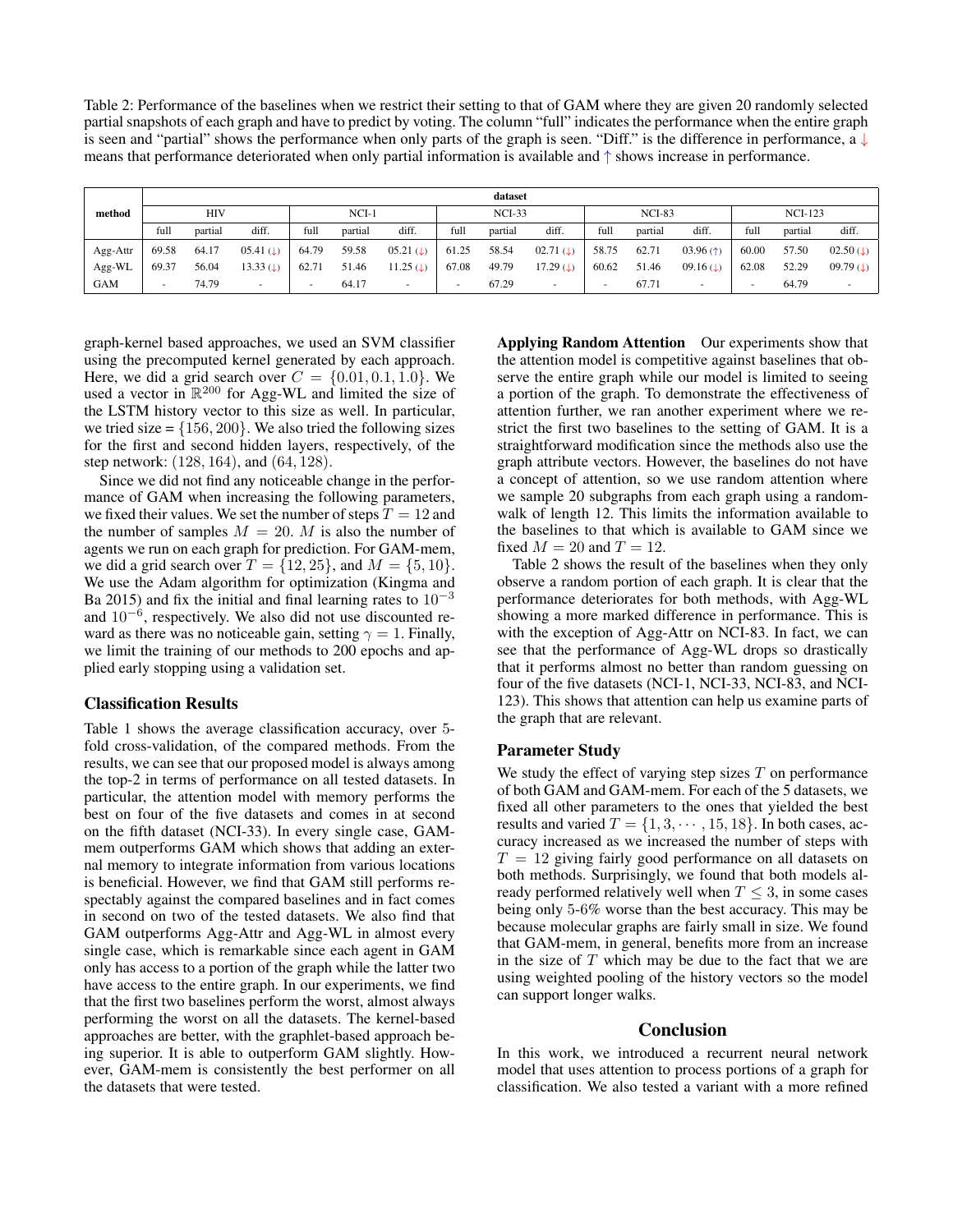attention and external memory. We find that the method can outperform baselines that observe the entire graph.

There are a lot of interesting directions for future work. We intend to study the model using more expressive node typing strategies. We would also like to experiment with an extension of the model with a more sophisticated external memory (*e.g.* making memory rewritable, and using memory to condition the output of the rank network). Finally, it would be interesting to test more flexible architectures for LSTM like Tree-LSTMs that seem more natural for graphs.

#### References

Backstrom, L., and Leskovec, J. 2011. Supervised random walks: predicting and recommending links in social networks. In *Proceedings of the Fourth International Conference on Web Search and Web Data Mining*, 635–644.

Bao, J.; He, T.; Ruan, S.; Li, Y.; and Zheng, Y. 2017. Planning bike lanes based on sharing-bikes' trajectories. In *Proceedings of the Twenty-Second ACM SigKDD International Conference on Knowledge Discovery and Data Mining*.

Borgwardt, K. M., and Kriegel, H.-P. 2005. Shortest-path kernels on graphs. In *Proceedings of the Fifth IEEE International Conference on Data Mining*, 74–81.

Borgwardt, K. M.; Ong, C. S.; Schonauer, S.; Vishwanathan, S. V. N.; Smola, A. J.; and Kriegel, H.-P. 2005. Protein function prediction via graph kernels. *Bioinformatics* 21(1):i47– i56.

Chau, D. H.; Nachenberg, C.; Wilhelm, J.; Wright, A.; and Faloutsos, C. 2011. Polonium: Tera-scale graph mining for malware detection. In *Proceedings of the Eleventh SIAM International Conference on Data Mining*, 131–142.

Chen, K.; Wang, J.; Chen, L.-C.; Gao, H.; Xu, W.; and Nevatia, R. 2015. ABC-CNN: An attention based convolutional neural network for visual question answering. In *arXiv preprint arXiv:1511.05960v2*.

Cho, D.; Kim, Y.; and Przytycka, T. M. 2012. Chapter 5: Network biology approach to complex diseases. *PLOS Computational Biology* 8:e1002820.

Choi, E.; Bahadori, M. T.; Song, L.; Stewart, W. F.; and Sun, J. 2017. GRAM: Graph-based attention model for healthcare representation learning. In *Proceedings of the Twenty-Third ACM SigKDD International Conference on Knowledge Discovery and Data Mining*, 787 – 795.

Dulac-Arnold, G.; Evans, R.; van Hasselt, H.; Sunehag, P.; Lillicrap, T.; Hunt, J.; Mann, T.; Weber, T.; Degris, T.; and Coppin, B. 2015. Deep reinforcement learning in large discrete action spaces. In *arXiv preprint arXiv:1512.07679*.

Duvenaud, D. K.; Maclaurin, D.; Aguilera-Iparraguirre, J.; Bombarell, R.; Hirzel, T.; Aspuru-Guzik, A.; and Adams, R. P. 2015. Convolutional networks on graphs for learning molecular fingerprints. In *Proceedings of the Twenty-Eight Annual Conference on Neural Information Processing Systems*, 2224–2232.

Gers, F. A.; Schmidhuber, J.; and Cummins, F. 1999. Learning to forget: continual prediction with LSTM. In *Proceedings of the Tenth International Conference on Artificial Neural Networks*, 850–855.

Kingma, D. P., and Ba, J. L. 2015. Adam: A method for stochastic optimization. In *Proceedings of the Third International Conference on Learning Representations*.

Kondor, R., and Pan, H. 2016. The multiscale laplacian graph kernel. In *Proceedings of the Twenty-Ninth Annual Conference on Neural Information Processing Systems*, 2982–2990.

Kong, X.; Fang, W.; and Yu, P. S. 2011. Dual active feature and sample selection for graph classification. In *Proceedings of the Seventeenth ACM SigKDD International Conference on Knowledge Discovery and Data Mining*, 654–662.

Luong, T.; Pham, H.; and Manning, C. D. 2015. Effective approaches to attention-based neural machine translation. In *Proceedings of the Thirteenth Conference on Empirical Methods in Natural Language Processing*, 1412–1421.

Mnih, V.; Heess, N.; Graves, A.; and Kavukcuoglu, K. 2014. Recurrent models of visual attention. In *Proceedings of the Twenty-Seventh Annual Conference on Neural Information Processing Systems*, 2204–2212.

Nikolentzos, G.; Meladianos, P.; and Vazirgiannis, M. 2017. Matching node embeddings for graph similarity. In *Proceedings of the Thirty-First AAAI Conference on Artificial Intelligence*, 2429–2435.

Prakash, A.; Zhao, S.; Hasan, S. A.; Datla, V.; Lee, K.; Qadir, A.; Liu, J.; and Farri, O. 2017. Condensed memory networks for clinical diagnostic inferencing. In *Proceedings of the Thirty-First AAAI Conference on Artificial Intelligence*, 3274–3280.

Rogers, D., and Hahn, M. 2010. Extended-connectivity fingerprints. *Journal of Chemical Information and Modeling* 50(5):742–754.

Rossi, R. A.; Zhou, R.; and Ahmed, N. K. 2017. Estimation of graphlet statistics. In *arXiv preprint arXiv:1701.01772*.

Shervashidze, N.; Vishwanathan, S. V. N.; Petri, T.; Mehlhorn, K.; and Borgwardt, K. M. 2009. Efficient graphlet kernels for large graph comparison. In *Proceedings of the Twelfth International Conference on Artificial Intelligence and Statistics*, 488–495.

Shervashidze, N.; Schweitzer, P.; van Leeuwen, E. J.; Mehlhorn, K.; and Borgwardt, K. M. 2011. Weisfeiler-Lehman graph kernels. *Journal of Machine Learning Research* 12:2539–2561.

Sukhbaatar, S.; Szlam, A.; Weston, J.; and Fergus, R. 2015. End-to-end memory networks. In *Proceedings of the Twenty-Eight Annual Conference on Neural Information Processing Systems*, 2440–2448.

Vishwanathan, S. V. N.; Schraudolph, N. N.; Kondor, R.; and Borgwardt, K. M. 2010. Graph kernels. *Journal of Machine Learning Research* 11:1201–1242.

Weininger, D. 1988. SMILES, a chemical language and information system. *Journal of Chemical Information and Modeling* 28:31–36.

Weston, J.; Chopra, S.; and Bordes, A. 2014. Memory networks. In *Proceedings of the Second International Conference on Learning Representations*.